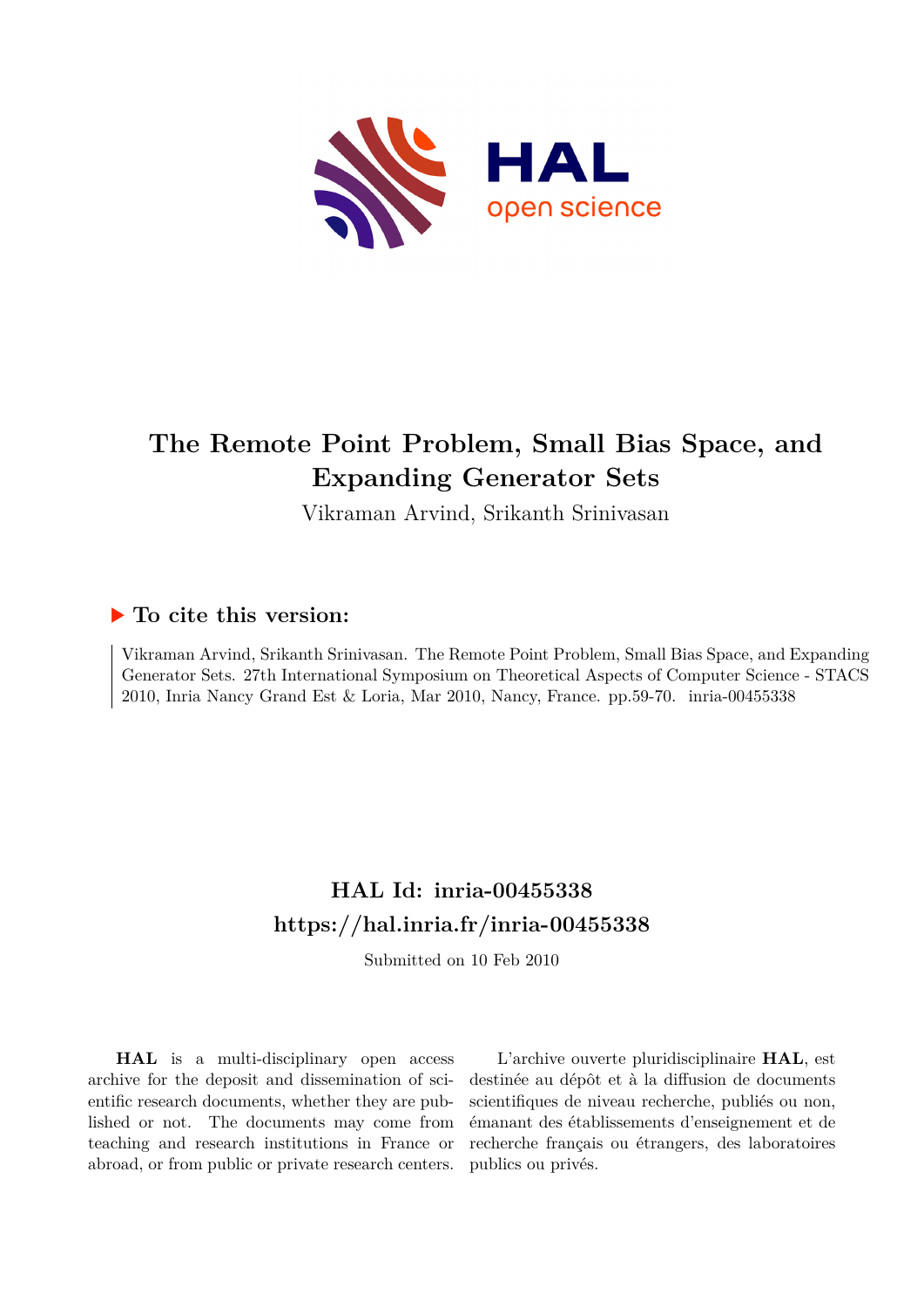# THE REMOTE POINT PROBLEM, SMALL BIAS SPACES, AND EXPANDING GENERATOR SETS

V. ARVIND AND SRIKANTH SRINIVASAN

The Institute of Mathematical Sciences, C.I.T. Campus, Chennai 600 113, India.

*E-mail address*, V. Arvind: arvind@imsc.res.in

*E-mail address*, Srikanth Srinivasan: srikanth@imsc.res.in

ABSTRACT. Using  $\varepsilon$ -bias spaces over  $\mathbb{F}_2$ , we show that the Remote Point Problem (RPP), introduced by Alon et al  $[APY09]$ , has an NC<sup>2</sup> algorithm (achieving the same parameters as [APY09]). We study a generalization of the Remote Point Problem to groups: we replace  $\mathbb{F}_2^n$  by  $\mathcal{G}^n$  for an arbitrary fixed group  $\mathcal{G}$ . When  $\mathcal{G}$  is Abelian we give an NC<sup>2</sup> algorithm for RPP, again using  $\varepsilon$ -bias spaces. For nonabelian  $\mathcal{G}$ , we give a deterministic polynomial-time algorithm for RPP. We also show the connection to construction of expanding generator sets for the group  $\mathcal{G}^n$ . All our algorithms for the RPP achieve essentially the same parameters as [APY09].

# 1. Introduction

Valiant, in his celebrated work [V77] on circuit lower bounds for computing linear transformations  $A : \mathbb{F}^n \longrightarrow \mathbb{F}^m$  for a field  $\mathbb{F}$ , initiated the study of rigid matrices. If explicit rigid matrices of certain parameters can be constructed it would result in superlinear lower bounds for logarithmic depth linear circuits over F. This problem and the construction of such rigid matrices has remained elusive for over three decades.

Alon, Panigrahy and Yekhanin [APY09] recently proposed a problem that appears to be of intermediate difficulty. Given a subspace L of  $\mathbb{F}_2^n$  by its basis and a number  $r \in [n]$  as input, the problem is to compute in deterministic polynomial time a point  $v \in \mathbb{F}_2^n$  such that  $\Delta(u, v) \geq r$  for all  $u \in L$ , where  $\Delta(u, v)$  is the Hamming distance. They call this the Remote Point Problem. The point v is said to be r-far from the subspace  $L$ .

*1998 ACM Subject Classification:* Algorithms and Complexity Theory.

*Key words and phrases:* Small Bias Spaces, Expander Graphs, Cayley Graphs, Remote Point Problem.



V. Arvind and S. Srinivasan **Creative Commons Attribution-NoDerivs License**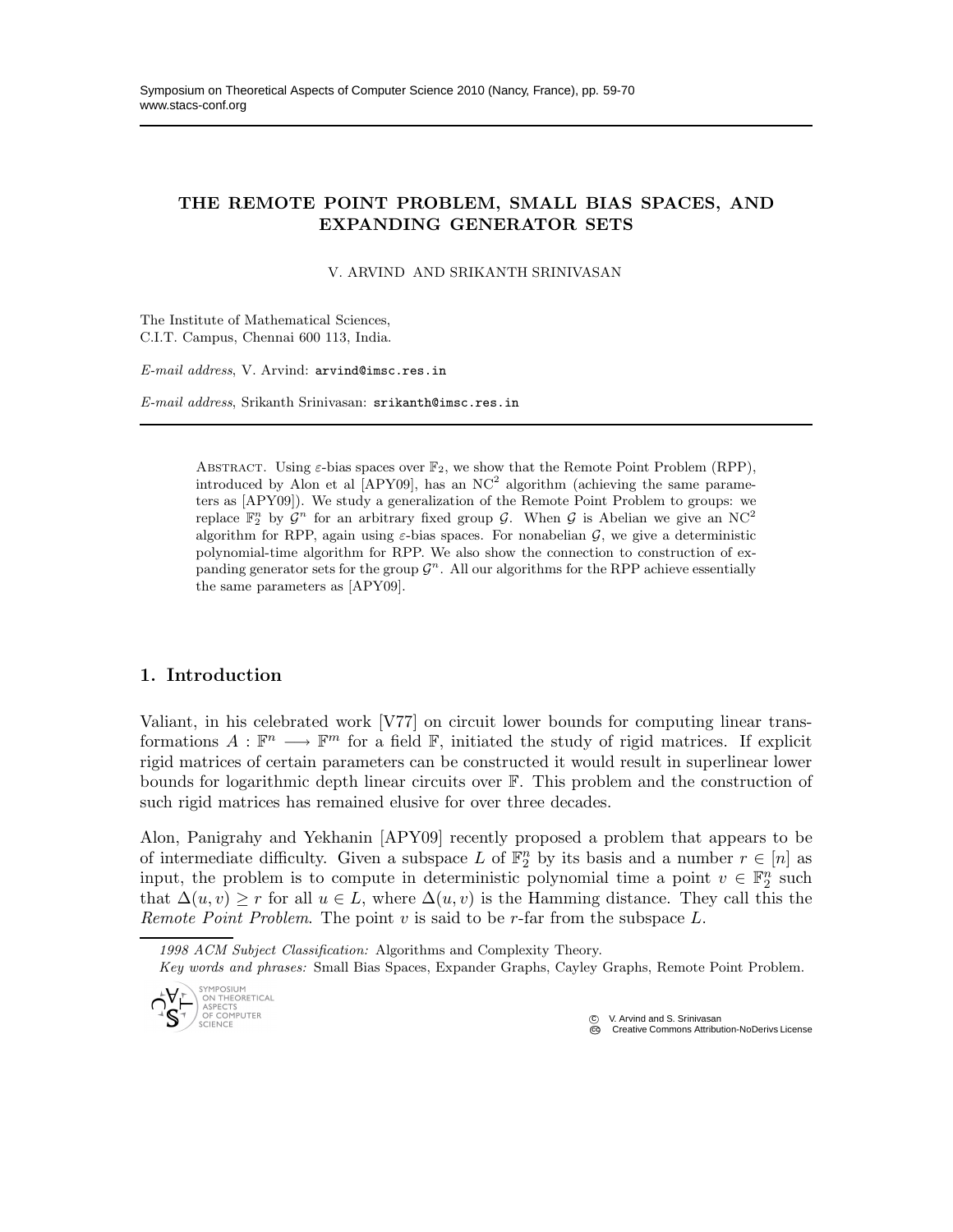Alon et al  $[APY09]$  give a nice polynomial time-bounded (in n) algorithm for computing a  $v \in \mathbb{F}_2^n$  that is  $c \log n$ -far from a given subspace L of dimension  $n/2$  and c is a fixed constant. For L such that  $\dim(L) = k < n/2$  they give a polynomial-time algorithm for computing a point  $v \in \mathbb{F}_2^n$  that is  $\frac{cn \log k}{k}$ -far from L.

Results of this paper. In [AS09a] we recently investigated the problem of proving circuit lower bounds in the presence of help functions. Specifically, one of the problems we consider is proving lower bounds for constant-depth Boolean circuits which can take a given set of (arbitrary) help functions  $\{h_1, h_2, \cdots, h_m\}$  at the input level, where  $h_i: \{0, 1\}^n \longrightarrow \{0, 1\}$ for each i. Proving explicit lower bounds for this model would allow us to separate EXP from the polynomial-time many-one closure of nonuniform  $AC^0$ . We show that it suffices to find a polynomial-time solution to the Remote Point Problem for parameters  $k = 2^{(\log \log n)^c}$ and  $r = \frac{n}{2^{(\log \log n)^d}}$  for all constants c and d. Unfortunately, the parameters of the Alon et al algorithm are inadequate for our application.

However, motivated by this connection, in the present paper we carry out a more detailed study of the Remote Point Problem as an algorithmic question. We briefly summarize our results.

1. The first question we address is whether we can give a deterministic parallel (i.e. NC) algorithm for the problem — Alon et al's algorithm is inherently sequential as it is based on the method of conditional probabilities and pessimistic estimators.

It turns out an element of an  $\varepsilon$ -bias space for suitably chosen  $\varepsilon$  is a solution to the Remote Point Problem which gives us an NC algorithm quite easily.

2. Since the RPP for  $\mathbb{F}_2^n$  can be solved using small bias spaces, it naturally leads us to address the problem in a more general group-theoretic setting.

In the generalization we study we will replace  $\mathbb{F}_2$  with an arbitrary fixed finite group  $\mathcal G$  such that  $|\mathcal{G}| \geq 2$ . Hence we will have the *n*-fold product group  $\mathcal{G}^n$  instead of the vector space  $\mathbb{F}_2^n$ .

Given elements  $x = (x_1, x_2, \dots, x_n), y = (y_1, y_2, \dots, y_n)$  of  $\mathcal{G}^n$ , let  $\Delta(x, y) = |\{i \mid x_i \neq y_i\}|$ . I.e.  $\Delta(x, y)$  is the *Hamming distance* between x and y. Furthermore, for  $S \subseteq \mathcal{G}^n$ , let  $\Delta(x, S)$ denote min<sub>y∈S</sub>  $\Delta(x, y)$ .

We now define the Remote Point Problem (RPP) over a finite group  $G$ . The input is a subgroup H of  $\mathcal{G}^n$ , where H is given by a generating set, and a number  $r \in [n]$ . The problem is to compute in deterministic polynomial (in n) time an element  $x \in \mathcal{G}^n$  such that  $\Delta(x, H) > r$ . The results we show in this general setting are the following.

- (a) The Remote Point Problem over any Abelian group  $\mathcal G$  has an NC<sup>2</sup> algorithm for  $r = O(\frac{n \log k}{k})$  $\frac{\log k}{k}$ ) and  $k \leq n/2$ , where  $k = \log_{|\mathcal{G}|} |\mathcal{H}|$ .
- (b) Over an arbitrary group  $G$  the Remote point problem has a polynomial-time algorithm for  $r = O(\frac{n \log k}{k})$  $\frac{\log \kappa}{k}$ ) and  $k \leq n/2$ , where  $k = \log_{|\mathcal{G}|} |\mathcal{H}|$ .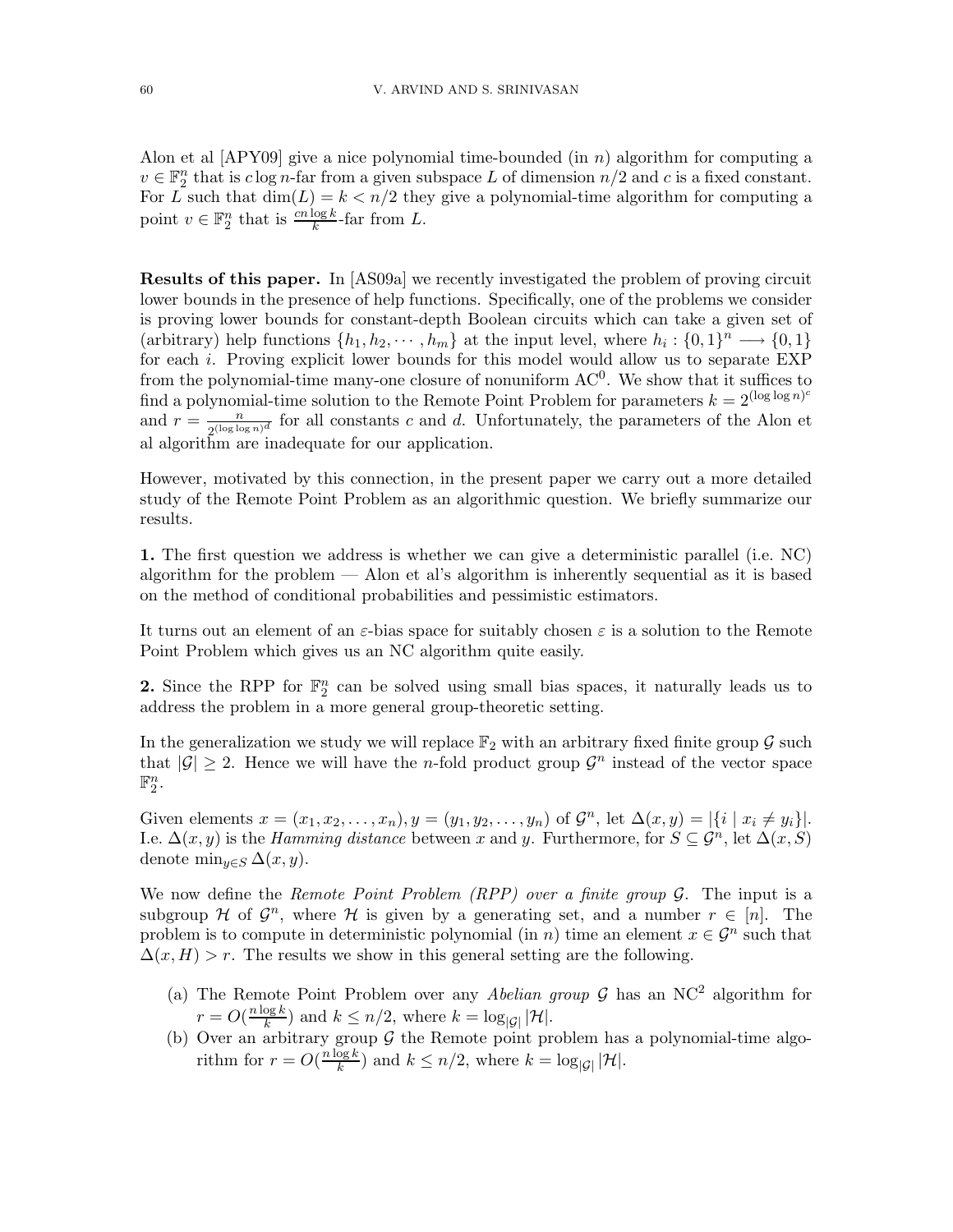The parallel algorithm stated in part(a) above is based on  $\varepsilon$ -bias space constructions for finite Abelian groups described in Azar et al [AMN98]. The sequential algorithm stated in part(b) above is a group-theoretic generalization of the Alon et al algorithm for  $\mathbb{F}_2^n$  [APY09].

Due to lack of space, some proofs have been omitted. They may be found in the full version which has been published as an ECCC report [AS09b].

# 2. Preliminaries

Fix a finite group G such that  $|\mathcal{G}| \geq 2$ . Given any  $x \in \mathcal{G}^n$ , let  $wt(x)$  denote the number of coordinates i such that  $x_i \neq 1$ , where 1 is the identity of the group G. By  $B(r)$ , we will refer to the set of  $x \in \mathcal{G}^n$  such that  $wt(x) \leq r$ . Given a subset S of  $\mathcal{G}^n$ ,  $B(S, r)$  will denote the set  $S \cdot B(r) = \{sx \mid s \in S, x \in B(r)\}\.$  Clearly, for any  $S \subseteq \mathcal{G}^n$  and any  $x \in \mathcal{G}^n$ ,  $x \in B(S, r)$ if and only if  $\Delta(x, S) \leq r$ . We say that x is r-close to S if  $x \in B(S, r)$  and r-far from S if  $x \notin B(S, r)$ .

The Remote Point Problem (RPP) over  $\mathcal G$  is defined to be the following algorithmic problem:

INPUT: A subgroup  $\mathcal H$  of  $\mathcal G^n$  (given by its generators) and an  $r \in \mathbb N$ . OUTPUT: An  $x \in \mathcal{G}^n$  such that  $x \notin B(\mathcal{H}, r)$ .

Clearly, there are inputs to the above problem where no solution can be found. But the input instances of the kind that we will study will clearly have a solution (in fact, a random point of  $\mathcal{G}^n$  will be a solution with high probability).

Given a subgroup  $\mathcal H$  of  $\mathcal G^n$ , denote by  $\delta(\mathcal H)$  the quantity  $\log_{|\mathcal G|}|\mathcal H|$ . We will call  $\delta(\mathcal H)$  the dimension of  $\mathcal H$  in  $\mathcal G^n$ .

We say that the RPP over  $G$  has a  $(k(n), r(n))$ -algorithm if there is an efficient algorithm that solves the Remote Point Problem when given as input a subgroup  $\mathcal H$  of  $\mathcal G^n$  of dimension at most  $k(n)$  and an r that is bounded by  $r(n)$ . (Here, 'efficient' can correspond to polynomial time or some smaller complexity class.)

A simple counting argument shows that there is a valid solution to the RPP over  $\mathcal G$  on inputs  $(\mathcal{H}, r)$  where  $\delta(\mathcal{H}) + r \leq n(1 - \frac{H(r/n)}{\log |G|} - \varepsilon)$ , for any fixed  $\varepsilon > 0$  (where  $H(\cdot)$  denotes the binary entropy function). However, the best known deterministic solution to the RPP - from  $[APY09]$  - is a polynomial time  $(k, \frac{cn \log k}{k})$ -algorithm which works over  $\mathbb{F}_2^n$  (i.e, the group  $\mathcal G$  involved is the additive group of the field  $\mathbb F_2$ ).

## 2.1. Some Group-Theoretic Algorithms

We introduce basic definitions and review some group-theoretic algorithms. Let  $Sym(\Omega)$ denote the group of all permutations on a finite set  $\Omega$  of size m. In this section we use  $G, H$ etc. to denote *permutation groups on*  $\Omega$ , which are simply subgroups of Sym( $\Omega$ ).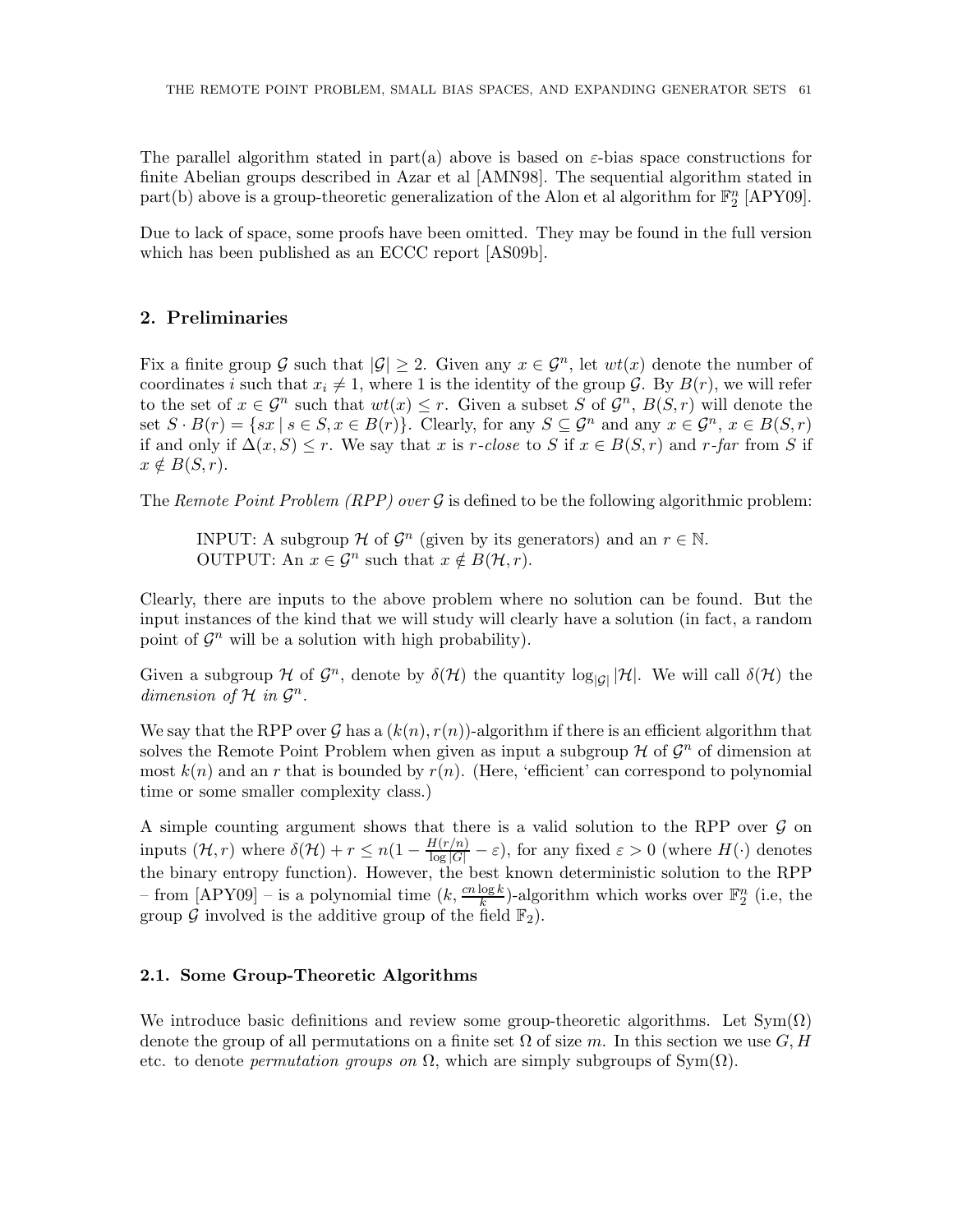Let G be a subgroup of Sym( $\Omega$ ). For a subset  $\Delta \subseteq \Omega$  denote by  $G_{\{\Delta\}}$  the point-wise stabilizer of  $\Delta$ . I.e  $G_{\{\Delta\}}$  is the subgroup consisting of exactly those elements of G that fix each element of  $\Delta$ .

Theorem 2.1 (Schreier-Sims). [Lu93]

- (1) If a subgroup G of  $Sym(\Omega)$  is given by a generating set as input along with the subset  $\Delta$  there is a polynomial-time (sequential) algorithm for computing a generator set for  $G_{\{\Delta\}}$ .
- (2) If a subgroup G of  $Sym(\Omega)$  is given by a generating set as input, then there is a polynomial time algorithm for computing  $|G|$ .
- (3) Given as input a permutation  $\sigma \in \text{Sym}(\Omega)$  and a generator set for a subgroup G of  $Sym(\Omega)$ , we can test in deterministic polynomial time if  $\sigma$  is an element of G.

We are also interested in a special case of this problem which we now define. A subset  $\Gamma \subseteq \Omega$  is an orbit of G if  $\Gamma = {\{\sigma(i) | \sigma \in G\}}$  for some  $i \in \Omega$ . Any subgroup G of  $Sym(\Omega)$ partitions  $\Omega$  into orbits (called G-orbits).

For a constant  $b > 0$ , a subgroup G of  $Sym(\Omega)$  is defined to be a b-bounded permutation group if every G-orbit is of size at most b.

In [MC87], McKenzie and Cook studied the parallel complexity of Abelian permutation group problems. Specifically, they gave an  $NC<sup>3</sup>$  algorithm for testing membership in an Abelian permutation group given by a generator set and for computing the order of an Abelian permutation group. When restricted to b-bounded Abelian permutation groups, the algorithms of [MC87] for these problems are actually  $NC^2$  algorithms. We formally state their result and derive a consequence.

**Theorem 2.2** ([MC87]). There is an NC<sup>2</sup> algorithm for membership testing in a b-bounded Abelian permutation group G given by a generator set.

We now consider problems over  $\mathcal{G}^n$ , for a fixed finite group  $\mathcal{G}$ . We know from basic group theory that every group  $\mathcal G$  is a permutation group acting on itself. I.e. every  $\mathcal G$  can be seen as a subgroup of  $Sym(\mathcal{G})$ , where  $\mathcal G$  acts on itself by left (or right) multiplication. Therefore,  $\mathcal{G}^n$  can be easily seen as a permutation group on the set  $\Omega = \mathcal{G} \times [n]$  and hence,  $\mathcal{G}^n$  can be considered a subgroup of Sym( $\Omega$ ). Furthermore, notice that each subset  $\mathcal{G} \times \{i\}$  is an orbit of this group  $\mathcal{G}^n$ . Hence,  $\mathcal{G}^n$  is a b-bounded permutation group contained in Sym $(\Omega)$ , where  $b = |\mathcal{G}|$ . Finally, if  $\mathcal{G}$  is an Abelian group, then so is this subgroup of Sym( $\Omega$ ). We have the following lemma as an easy consequence of Theorem 2.2.

**Lemma 2.3.** Let G be Abelian. There is an NC<sup>2</sup> algorithm that takes as input a generator set for some subgroup  $\mathcal H$  of  $\mathcal G^n$  and an  $x \in \mathcal G^n$ , and accepts iff  $x \in \mathcal H$ .

Given any  $y = (y_1, y_2, \dots, y_i) \in \mathcal{G}^i$  with  $1 \leq i \leq n$  and any  $S \subseteq \mathcal{G}^n$ , let  $S_y$  denote the set  ${x \in S | x_i = y_j \text{ for } 1 \leq j \leq i}.$ 

**Lemma 2.4.** Let  $\mathcal G$  be any fixed finite group. There is a polynomial time algorithm that takes as input a subgroup  $H$  of  $G^n$ , where  $H$  is given by generators, and a  $y \in G^i$  with  $1 \leq i \leq n$ , and computes  $|\mathcal{H}_u|$ .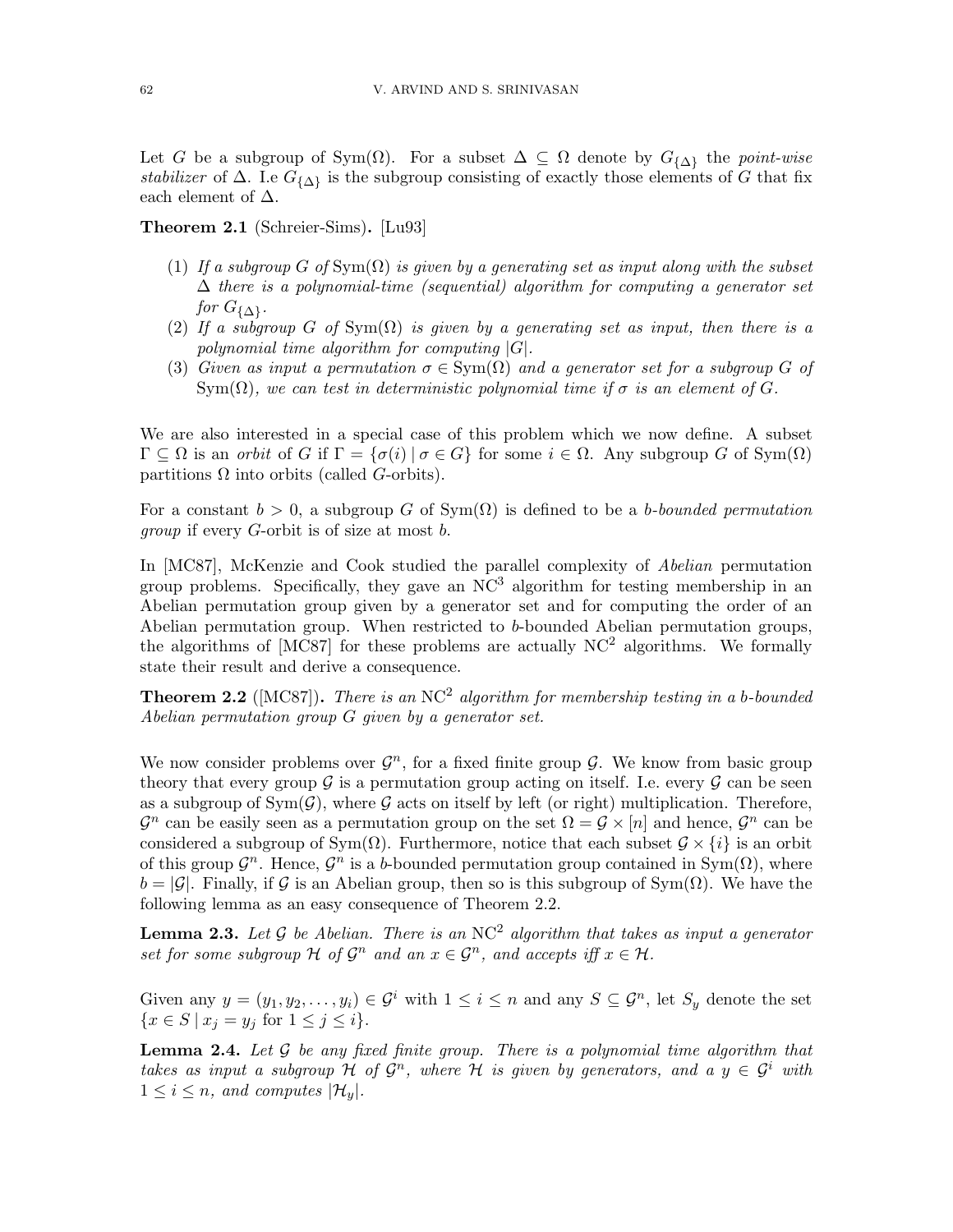*Proof.* Let  $\mathcal{K} = \{(x_1, x_2, \ldots, x_n) \in \mathcal{H} \mid x_1 = x_2 = \cdots = x_i = 1\}$ , where 1 denotes the identity element of G. Clearly, K is a subgroup of H. The set  $\mathcal{H}_y$ , if nonempty, is simply a coset of K and thus, we have  $|\mathcal{H}_y| = |\mathcal{K}|$ . To check if  $\mathcal{H}_y$  is nonempty, we consider the map  $\pi_i: \mathcal{G}^n \to \mathcal{G}^i$  that projects its input onto its first i coordinates; note that  $\mathcal{H}_y$  is nonempty iff the subgroup  $\pi_i(\mathcal{H})$  contains y, which can be checked in polynomial time by point (3) of Theorem 2.1 (here, we are identifying  $\mathcal{G}^n$  with a subgroup of  $\text{Sym}(\mathcal{G} \times [n])$  as above). If  $y \notin \pi_i(\mathcal{H})$ , the algorithm outputs 0. Otherwise, we have  $|\mathcal{H}_y| = |\mathcal{K}|$  and it suffices to compute |K|. But K is simply the point-wise stabilizer of the set  $\mathcal{G} \times [i]$  in  $\mathcal{H}$ , and hence  $|K|$  can be computed in polynomial time by points (1) and (2) of Theorem 2.1.

#### 3. Expanding Cayley Graphs and the Remote Point Problem

Fix a group G such that  $|\mathcal{G}| \geq 2$ , and consider an instance of the RPP over G. The main idea that we develop in this section is that if we have a (symmetric) expanding generator set S for the group  $\mathcal{G}^n$  with appropriate expansion parameters then for a subgroup H of  $\mathcal{G}^n$ such that  $\delta(\mathcal{H}) \leq k$  some element of S will be r-far from H, for suitable k and r.

We review some definitions related to expander graphs (e.g. see the survey of Hoory, Linial, and Wigderson [HLW06]). An undirected multigraph  $G = (V, E)$  is an  $(n, d, \alpha)$ -graph for  $n, d \in \mathbb{N}$  and  $\alpha > 0$  if  $|V| = n$ , the degree of each vertex is d, and the second largest value  $\lambda(G)$  from among the absolute values of eigenvalues of  $A(G)$  – the adjacency matrix of the graph  $G$  – is bounded by  $\alpha d$ .

A random walk of length  $t \in \mathbb{N}$  on an  $(n, d, \alpha)$ -graph  $G = (V, E)$  is the output of the following random process: a vertex  $v_0 \in V$  of picked uniformly at random, and for  $0 \le i \le t$ , if  $v_i$  has been picked, then  $v_{i+1}$  is obtained by selecting a neighbour  $v_{i+1}$  uniformly at random (i.e a random edge out of  $v_i$  is picked, and  $v_{i+1}$  is chosen to be the other endpoint of the edge); the output of the process is  $(v_0, v_1, \ldots, v_t)$ . We now state an important result regarding random walks on expanders (see [HLW06, Theorem 3.6] for details).

**Lemma 3.1.** Let  $G = (V, E)$  be an  $(n, d, \alpha)$ -graph and  $B \subseteq V$  with  $|B| \leq \beta n$ . Then, the probability that a random walk  $(v_0, v_1, \ldots, v_t)$  is entirely contained inside B (i.e,  $v_i \in B$  for each i) is bounded by  $(\beta + \alpha)^t$ .

Let  $\mathcal H$  be a group and S a *symmetric* multiset of elements from  $\mathcal H$ . I.e. there is a bijection of multisets  $\varphi : S \to S$  such that  $\varphi(s) = s^{-1}$  for each  $s \in S$ . We define the Cayley graph  $C(\mathcal{H}, S)$  to be the (multi)graph G with vertex set H and edges of the form  $(x, xs)$  for each  $x \in \mathcal{H}$  and each  $s \in S$ ; since S is symmetric, we consider  $C(\mathcal{H}, S)$  to be an undirected graph by identifying the edges  $(x, xs)$  and  $(xs, (xs)\varphi(s))$ , for each x and s.

We now show a lemma that will help relate generators of expanding Cayley graphs on  $\mathcal{G}^n$ and the RPP over  $G$ . In what follows, let S be a symmetric multiset of elements from  $G^n$ ; let G denote the Cayley graph  $C(\mathcal{G}^n, S)$ ; and let N, D denote  $|\mathcal{G}|^n$  and  $|S|$  (counted with repetitions) respectively.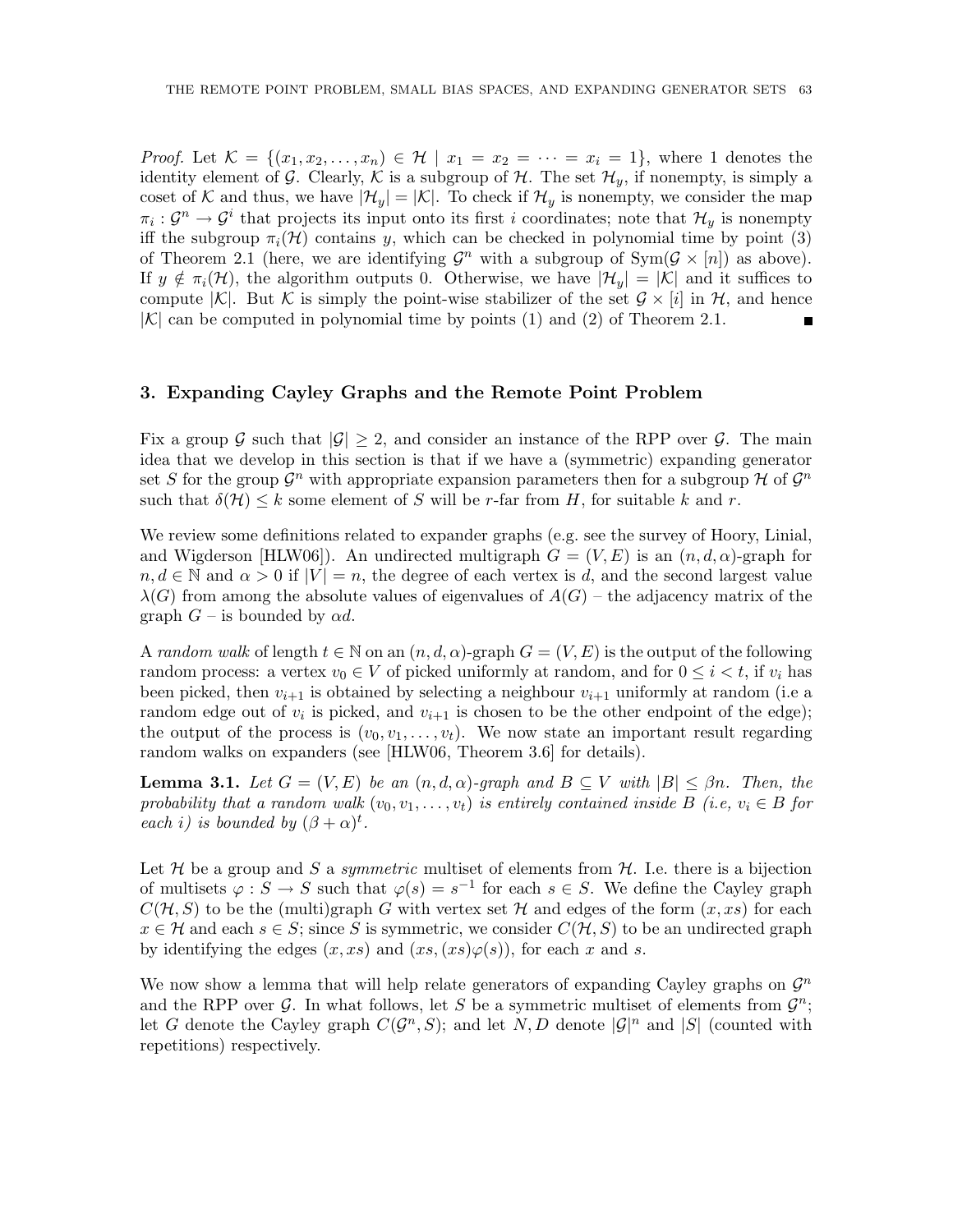**Lemma 3.2.** Assume S as above is such that G is an  $(N, D, \alpha)$ -graph, where  $\alpha \leq \frac{1}{n^d}$ , for **Definite 3.2.** Assume B as above is such that G is an  $(N, D, \alpha)$ -graph, ancre  $\alpha \leq \frac{1}{n^d}$ , for some fixed  $d > 0$ . Then, given any subgroup H of  $\mathcal{G}^n$  such that  $\delta(\mathcal{H}) \leq 2n/3$ , we have  $\frac{|S\cap \mathcal{H}|}{|S|}\leq \frac{1}{n^{d_\mathcal{H}}}$  $\frac{1}{n^{d/2}}$  for large enough n (where the elements of  $S \cap \mathcal{H}$  are counted with repetitions).

*Proof.* Let  $S' = S \cap \mathcal{H}$  and let  $\eta = |S'|/|S|$ . We want an upper bound on  $\eta$ . Consider a random walk  $(x_0, x_1, \ldots, x_t)$  of length t on the graph G (the exact value of t will be fixed later). Let B denote the following event: there is a  $y \in \mathcal{G}^n$  such that all the vertices  $x_0, x_1, \ldots, x_t$  are all contained in the coset  $y\mathcal{H}$  of  $\mathcal{H}$ . Let p denote the probability that  $\mathcal{B}$ occurs.

We will first lower bound p. At each step of the random walk, a random  $s_i \in S$  is chosen and  $x_{i+1}$  is set to  $x_i s_i$ . If these  $s_i$  all happen to belong to S', then the cosets  $x_i$ H and  $x_{i+1}$ H are the same for all i and hence, the event  $\mathcal B$  does occur. Hence,  $p \geq \eta^t$ .

We now upper bound p. Fix any coset  $\psi\mathcal{H}$  of the subgroup  $\mathcal{H}$ . Since the dimension of  $\mathcal{H}$ in  $\mathcal{G}^n$  is bounded by  $2n/3$ , we have  $|y\mathcal{H}| = |\mathcal{H}| \leq |\mathcal{G}|^{2n/3} \leq 2^{-n/3}|\mathcal{G}^n|$ . That is, the coset  $y\mathcal{H}$  is a very small subset of  $\mathcal{G}^n$ . Applying Lemma 3.1, we see that the probability that the random walk  $(x_0, x_1, \ldots, x_t)$  is completely contained inside this coset is bounded by  $(2^{-n/3} + n^{-d})^t \leq \frac{2^t}{n^{dt}}$ , for large enough n. As the total number of cosets of H is bounded by  $|\mathcal{G}|^n$ , an application of the union bound tells us that p is upper bounded by  $|\mathcal{G}|^n \frac{2^t}{n^{dt}} \leq \frac{|\mathcal{G}|^{n+t}}{n^{dt}}$ . Setting  $t = \frac{2n}{d \log_{|G|} n - 2}$  we see that p is at most  $\frac{1}{n^{dt/2}}$ .

Putting the upper and lower bounds together, we see that  $\eta^t \leq \frac{1}{n^{dt/2}}$  and hence,  $\eta \leq \frac{1}{n^{d}}$  $\frac{1}{n^{d/2}}$ . This completes the proof.

We follow the structure of the algorithm for the RPP over  $\mathbb{F}_2$  in [APY09]. We first describe their  $(n/2, c \log n)$ -algorithm for the RPP, followed by our own algorithm. We then describe how they extend this algorithm to a  $(k, \frac{cn \log k}{k})$ -algorithm for any  $k \leq n/2$ ; the same procedure works for our algorithm also.

The  $(n/2, c \log n)$ -algorithm proceeds as follows. On an input instance consisting of a subgroup V (which is a subspace of  $\mathbb{F}_2^n$ ) of dimension at most  $n/2$  and an  $r \leq c \log n$ ,

- (1) The algorithm first computes a collection of  $m = n^{O(c)}$  subspaces  $V_1, V_2, \ldots, V_m$ , each of dimension at most  $2n/3$  such that  $B(V, c \log n) \subseteq \bigcup_{i=1}^{m} V_i$ .
- (2) The algorithm then finds an  $x \in \mathbb{F}_2^n$  such that  $x \notin \bigcup_i V_i$ . (This is done using a method similar to the method of pessimistic estimators introduced by Raghavan [Rag88].)

Our algorithm will proceed exactly as the above algorithm in the first step. The second step of our algorithm will be different (assuming that the group  $\mathcal G$  is Abelian). We first state Step 1 of the algorithm of [APY09] in greater generality:

**Lemma 3.3.** Let G be any fixed finite group with  $|\mathcal{G}| \geq 2$ . For any constant  $c > 0$  and large enough n, the following holds. Given any subgroup  $\mathcal H$  of  $\mathcal G^n$  such that  $\delta(\mathcal H) \leq \frac{n}{2}$  $\frac{n}{2}$ , there is a collection of  $m \leq n^{10c}$  subgroups  $\mathcal{H}_1, \mathcal{H}_2, \ldots, \mathcal{H}_m$  such that  $B(\mathcal{H}, c \log n) \subseteq \bigcup_{i=1}^{m} \mathcal{H}_i$ , and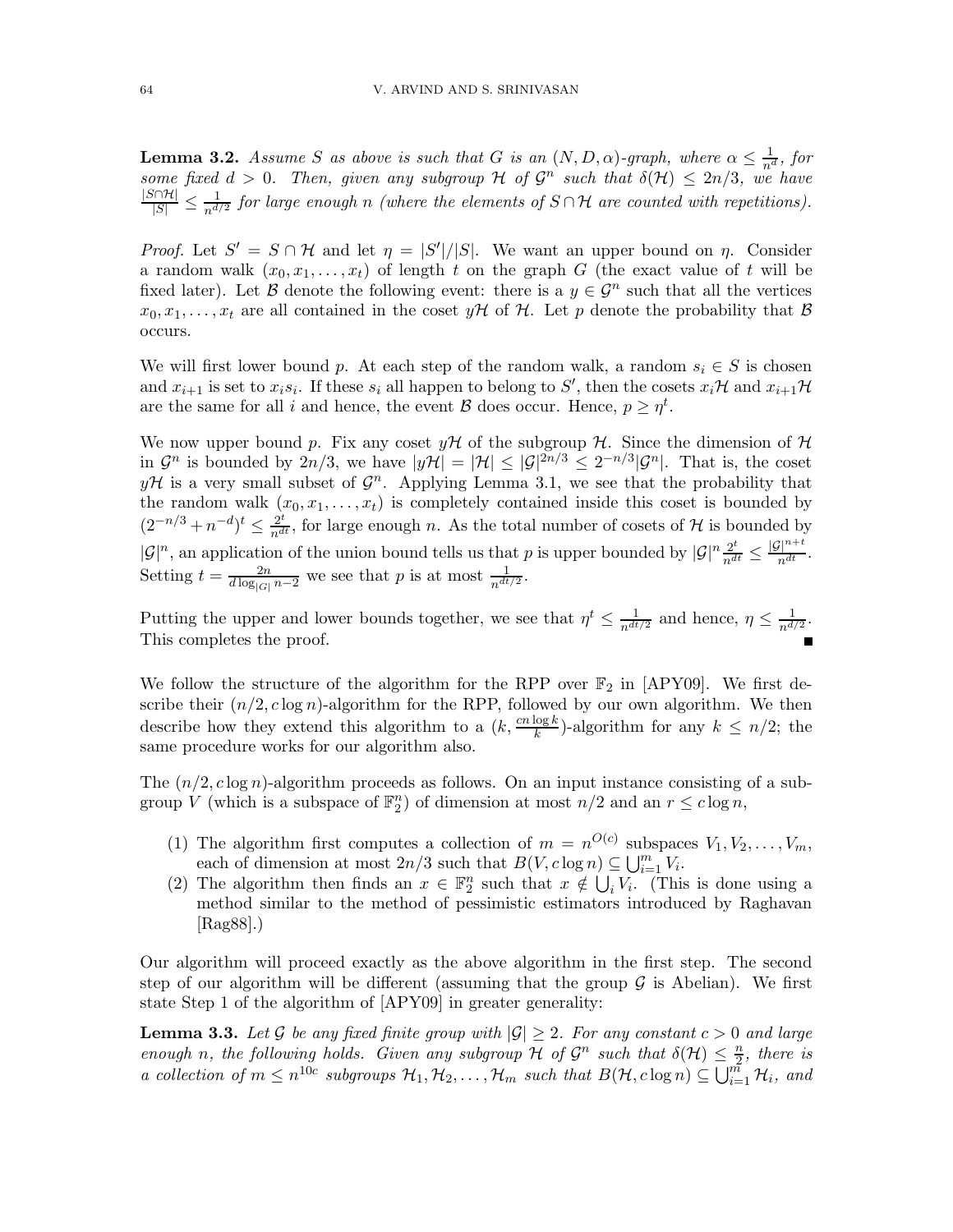$\delta(\mathcal{H}_i) \leq 2n/3$  for each i. Moreover, there is a logspace algorithm that, when given as input H as a set of generators, produces generators for the subgroups  $\mathcal{H}_1, \mathcal{H}_2, \ldots, \mathcal{H}_m$ .

Proof. The proof follows exactly as in [APY09]. We reproduce it here for completeness and to analyze the complexity of the procedure.

Let 1 denote the identity element of G. For each  $S \subseteq [n]$ , let  $\mathcal{G}^n(S)$  denote the subgroup of  $\mathcal{G}^n$  consisting of those x such that  $x_i = 1$  for each  $i \notin S$ . Note that  $\delta(\mathcal{G}^n(S)) = |S|$ . Also note that for each  $S \subseteq [n]$ , the group  $\mathcal{G}^n(S)$  is a normal subgroup; in particular, this implies that the set  $\mathcal{K} \cdot \mathcal{G}^n(S)$  is a subgroup of  $\mathcal{G}^n$  whenever  $\mathcal{K}$  is a subgroup of  $\mathcal{G}^n$ .

Partition the set [n] into  $\ell \leq 10c \log n$  sets of size at most  $\lceil \frac{n}{10c \log n} \rceil$  $\frac{n}{10c \log n}$  each – we will call these sets  $S_1, S_2, \ldots, S_\ell$ . For each  $A \subseteq [\ell]$  of size  $\lceil c \log n \rceil$ , let  $\mathcal{K}_A$  denote the subgroup  $\mathcal{G}^n(\bigcup_{i\in A} S_i)$ . Note that the number of such subgroups is at most  $2^{\ell} \leq n^{10c}$ . Also, for each A as above,  $\delta(\mathcal{K}_A) = |\bigcup_{i \in A} S_i| \leq \left(\frac{n}{10c \log n} + 1\right) (c \log n + 1) < \frac{n}{9}$  $\frac{n}{9}$ , for large enough *n*.

Consider any  $x \in B(c \log n)$  (i.e, an element x of  $\mathcal{G}^n$  s.t  $wt(x) \leq c \log n$ ). We know that  $x \in \mathcal{G}^n(S)$  for some S of size at most  $c \log n$ . Hence, it can be seen that  $x \in \mathcal{G}^n(\bigcup_{i \in A} S_i)$ for some A of size  $[c \log n]$ ; this shows that  $B(c \log n) \subseteq \bigcup_{A} \mathcal{K}_{A}$ . Therefore, we see that  $B(\mathcal{H}, c \log n) = \mathcal{H}B(c \log n) \subseteq \bigcup_A \mathcal{H}K_A.$ 

For each  $A \subseteq [\ell]$  of size  $[c \log n]$ , let  $\mathcal{H}_A$  denote the subgroup  $\mathcal{HK}_A$  (note that this is indeed a subgroup, since  $\mathcal{K}_A$  is a normal subgroup). Moreover, the cardinality of this subgroup is bounded by  $|\mathcal{H}| \cdot |\mathcal{K}_A| \leq |\mathcal{G}|^{n/2} |\mathcal{G}|^{n/9} < |\mathcal{G}|^{2n/3}$ ; hence,  $\delta(\mathcal{H}_A) \leq 2n/3$ . Thus, the collection of subgroups  $\{\mathcal{H}_A\}_A$  satisfies all the properties mentioned in the statement of the lemma. That a set of generators for this subgroup can be computed in deterministic logspace – for some suitable choice of  $S_1, S_2, \ldots, S_\ell$  – is a routine check from the definition of the subgroups  $\{\mathcal{K}_A\}_A$ . This completes the proof of the lemma.

Using Lemma 3.3, we are able to efficiently "cover"  $B(\mathcal{H}, c \log n)$  for any small subgroup  $\mathcal H$ of  $\mathcal{G}^n$  by a union of small subgroups. Therefore, to find a point that is  $c \log n$ -far from  $\mathcal{H}$ , it suffices to find a point  $x \in \mathcal{G}^n$  not contained in any of the covering subgroups. To do this, we note that if S is a multiset containing elements from  $\mathcal{G}^n$  such that  $C(\mathcal{G}^n, S)$  is a Cayley graph with good expansion, then  $S$  must contain such an element. This is formally stated below.

**Lemma 3.4.** For any constant  $c > 0$  and large enough  $n \in \mathbb{N}$ , the following holds. Let S be any multiset of elements of  $\mathcal{G}^n$  such that  $\lambda(C(\mathcal{G}^n, S)) < \frac{1}{n^{20c}}$ . Then, for  $m \leq n^{10c}$  and any collection  $\mathcal{H}_1, \mathcal{H}_2, \ldots, \mathcal{H}_m$  of subgroups such that  $\delta(\mathcal{H}_i) \leq 2n/3$  for each i, there is some  $s \in S$  such that  $s \notin \bigcup_i \mathcal{H}_i$ .

*Proof.* The proof follows easily from Lemma 3.2. Given any  $i \in [m]$ , we know, from Lemma 3.2, that  $|S \cap \mathcal{H}_i| < \frac{|S|}{n^{10c}}$  (where the elements of the multisets are counted with repetitions). Hence,  $|S \cap \bigcup_i \mathcal{H}_i| \leq \sum_i |S \cap \mathcal{H}_i| < \frac{m|S|}{n^{10c}} \leq |S|$ . Therefore, there must be some  $s \in S$  such that  $s \notin \bigcup_i \mathcal{H}_i$ .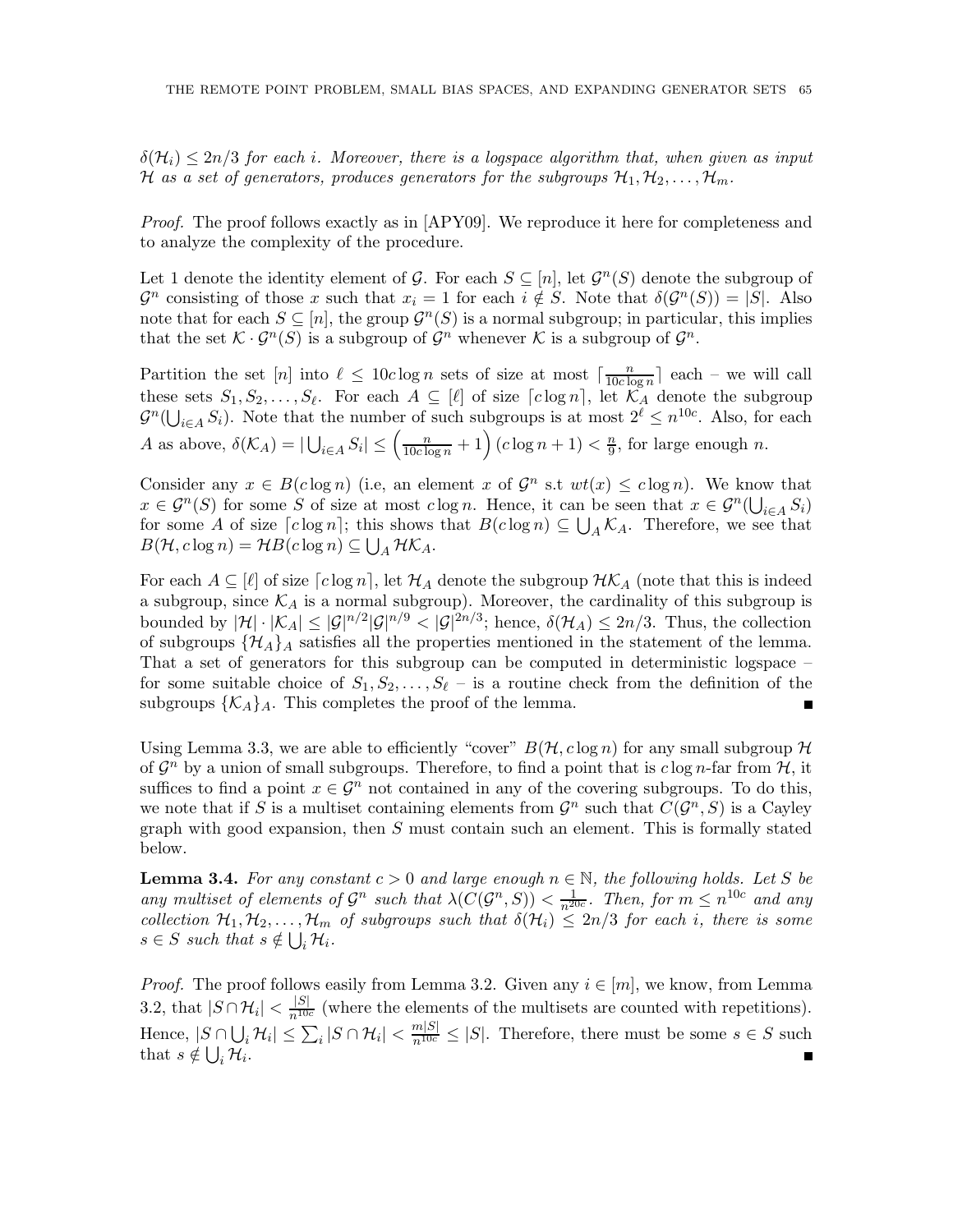Therefore, to find a point x that is  $c \log n$ -far from the subspace  $\mathcal{H}$ , it suffices to construct an S such that  $C(G^n, S)$  is a sufficiently good expander, find the covering subgroups  $\mathcal{H}_i$  $(i \in [m])$ , and then to find an  $s \in S$  that does not lie in any of the  $\mathcal{H}_i$ . We follow the above approach to give an efficient parallel algorithm for the RPP in the case that  $\mathcal G$  is an Abelian group. For arbitrary groups, we show that the method of [APY09] yields a polynomial time algorithm.

#### 4. Remote Point Problem for Abelian Groups

Fix an Abelian group  $\mathcal G$ . Recall that a *character*  $\chi$  of  $\mathcal G^n$  is a homomorphism from  $\mathcal G^n$  to  $\mathbb{C}_1^*$ , the multiplicative subgroup of the complex numbers of absolute value 1. For  $\varepsilon > 0$ , a distribution  $\mu$  over  $\mathcal{G}^n$  is said to be  $\varepsilon$ -biased if, given any non-trivial character  $\chi$  of  $\mathcal{G}^n$ ,  $|\mathbf{E}_{x\sim \mu}[\chi(x)]| \leq \varepsilon.$ 

A multiset S consisting of elements from  $\mathcal{G}^n$  is said to be an  $\varepsilon$ -biased space in  $\mathcal{G}^n$  if the uniform distribution over S is an  $\varepsilon$ -biased distribution.

It can be checked that a multiset consisting of  $(\frac{n}{\varepsilon})^{O(1)}$  independent, uniformly random elements from  $\mathcal{G}^n$  form an  $\varepsilon$ -biased space with high probability. Explicit  $\varepsilon$ -biased spaces were constructed for the group  $\mathbb{F}_2^n$  by Naor and Naor in [NN93]; further constructions were given by Alon et al. in [AGHP92]. Explicit constructions of  $\varepsilon$ -biased spaces in  $\mathbb{Z}_d^n$  were given by Azar et al. in [AMN98]. We observe that this last construction yields a construction for all Abelian groups  $\mathcal{G}^n$ , when  $\mathcal G$  is of constant size. We first state the result of [AMN98] in a form that we will find suitable.

**Theorem 4.1.** For any fixed d, there is an  $NC^2$  algorithm that does the following. On input n and  $\varepsilon > 0$  (both in unary), the algorithm produces a symmetric multiset  $S \subseteq \mathbb{Z}_d^n$  of size  $O((\frac{n}{\varepsilon})^2)$  such that S is an  $\varepsilon$ -biased space in  $\mathbb{Z}_d^n$ .

*Proof.* It is easy to see that the  $\varepsilon$ -biased space construction in [AMN98] can be implemented in deterministic logspace (and hence in  $NC<sup>2</sup>$ ). If the space S obtained is not symmetric, we can consider the multiset that is the disjoint union of S and  $S^{-1}$ , which is also easily seen to be ε-biased.

Remark 4.2. We note that the definition of small bias spaces in [AMN98] differs somewhat from our own definition above. But it is easy to see that an  $\varepsilon$ -bias space in  $\mathbb{Z}_d^n$  in the sense of [AMN98] is a  $(d\varepsilon)$ -bias space according to our definition above.

Remark 4.3. In a recent paper, Meka and Zuckerman [MZ09] observe, as we do below, that the construction of [AMN98] gives small bias spaces for any arbitrary Abelian group G. Nevertheless, we present our own proof of this fact, since the small bias spaces that follow from our proof are of smaller size. Specifically, our proof shows how to explicitly construct sample spaces of size  $O\left(\frac{n^2}{s^2}\right)$  $\left(\frac{n^2}{\varepsilon^2}\right)$ , whereas the relevant result in [MZ09] only produces small bias spaces of size  $O\left(\left(\frac{n}{\varepsilon}\right)\right)$  $(\frac{n}{\varepsilon})^b$ ), where b is some constant that depends on G (and can be as large as  $\Omega(\log |\mathcal{G}|)$ .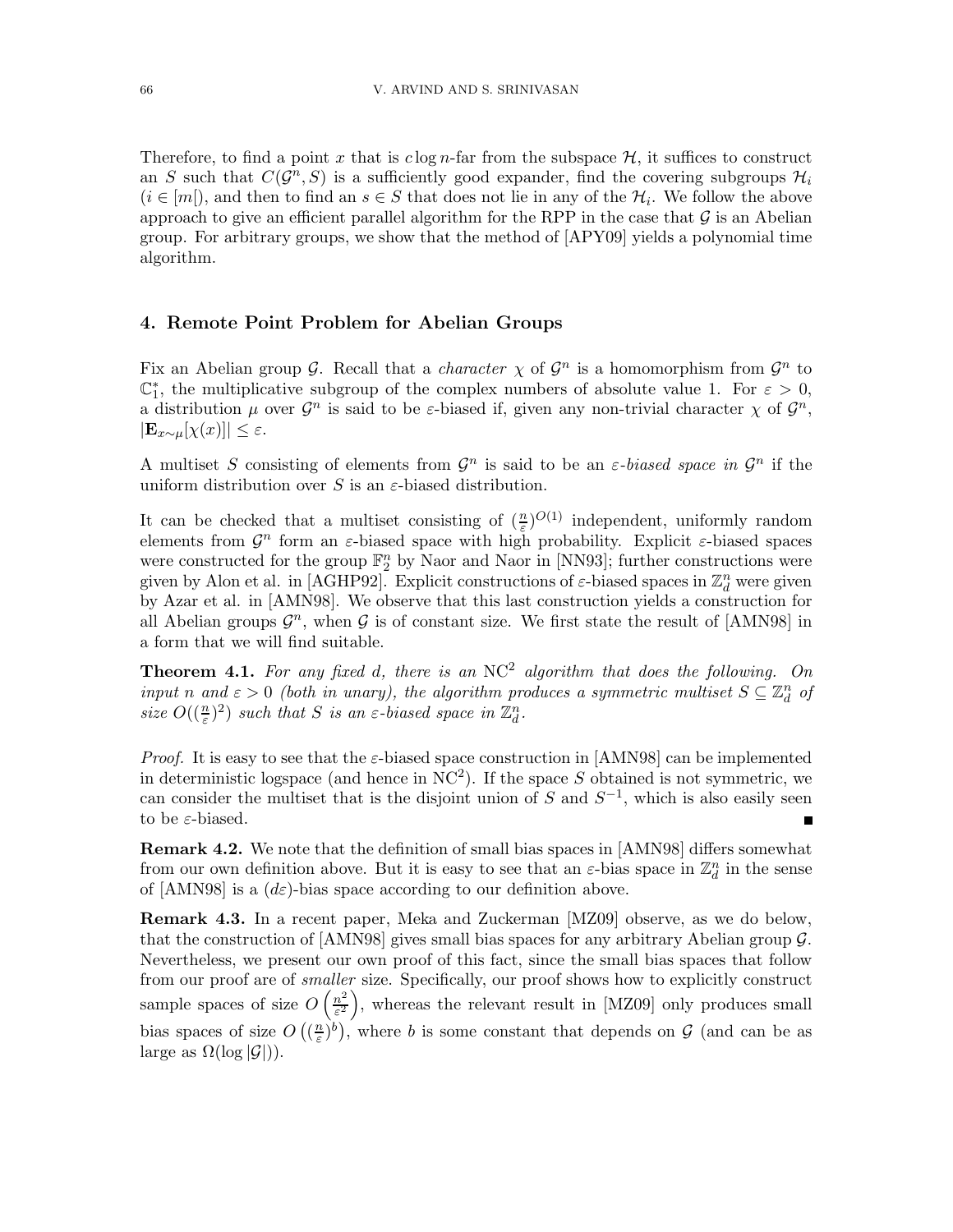**Lemma 4.4.** For any fixed group G, there is an NC<sup>2</sup> algorithm which, on input n and  $\varepsilon > 0$ in unary, produces a symmetric multiset  $S \subseteq \mathcal{G}^n$  of size  $O((\frac{n}{\varepsilon})^2)$  such that S is an  $\varepsilon$ -biased space in  $\mathcal{G}^n$ .

*Proof.* By the Fundamental Theorem of finite Abelian groups,  $\mathcal{G} \cong \mathbb{Z}_{d_1} \oplus \mathbb{Z}_{d_2} \oplus \cdots \oplus \mathbb{Z}_{d_k}$ , for positive integers  $d_1, d_2, \ldots, d_k$  such that  $d_1 \mid d_2 \mid \cdots \mid d_k$ . Let  $\mathcal{G}_0$  denote  $\mathbb{Z}_{d_k}^k$ . Note that for any  $s, t \in \mathbb{N}, Z_s \cong \mathbb{Z}_{st}/\mathbb{Z}_t$ . Hence, we see that that  $\mathcal{G} \cong \mathcal{G}_0/\mathcal{H}$ , where  $\mathcal{H}$  is the subgroup  $\mathbb{Z}_{e_1} \oplus \mathbb{Z}_{e_2} \oplus \cdots \oplus \mathbb{Z}_{e_k}$ , and  $e_i = d_k/d_i$  for each  $i \in [k]$ . Therefore,  $\mathcal{G}^n \cong \mathcal{G}_0^n/\mathcal{H}^n$ . Let  $\pi: \mathcal{G}_0^n \to \mathcal{G}^n$  be the natural onto homomorphism with kernel  $\mathcal{H}^n$ . Note that  $\pi$  is just the projection map and can easily be computed in  $NC^2$ .

Since  $\mathcal{G}_0^n \cong \mathbb{Z}_{d_k}^{nk}$ , by Theorem 4.1, there is an NC<sup>2</sup> algorithm that constructs a symmetric multiset  $S_0 \subseteq \mathcal{G}_0^n$  of size  $O(\left(\frac{kn}{\varepsilon}\right))$  $\left(\frac{cn}{\varepsilon}\right)^2$  such that  $S_0$  is an  $\varepsilon$ -biased space in  $\mathcal{G}_0^n$ . We claim that the multiset  $S = \pi(S_0)$  is a symmetric  $\varepsilon$ -biased space in  $\mathcal{G}^n$ . To see this, consider any non-trivial character  $\chi$  of  $\mathcal{G}^n$ ; note that  $\chi_0 = \chi \circ \pi$  is a non-trivial character of  $\mathcal{G}_0^n$ . We have

$$
\left|\mathop{\mathbf{E}}_{x \sim S}[\chi(x)]\right| = \left|\mathop{\mathbf{E}}_{x_0 \sim S_0}[\chi(\pi(x_0))] \right| = \left|\mathop{\mathbf{E}}_{x_0 \sim S_0}[\chi_0(x)]\right| \le \varepsilon
$$

where the first equality follows from the definition of  $S$ , and the last inequality follows from the fact that  $S_0$  is an  $\varepsilon$ -biased space in  $\mathcal{G}_0^n$ . Since  $\chi$  was an arbitrary non-trivial character of  $\mathcal{G}^n$ , we have proved that S is indeed an  $\varepsilon$ -biased space in  $\mathcal{G}^n$ . It is easy to see that S is symmetric. Finally, note that S can be computed in  $NC^2$ . This completes the proof.  $\blacksquare$ 

Finally, we mention a well-known connection between small bias spaces in  $\mathcal{G}^n$  and Cayley graphs over  $\mathcal{G}^n$  (e.g. see Alon and Roichman [AR94]).

**Lemma 4.5.** Given any symmetric multiset  $S \subseteq \mathcal{G}^n$ , the Cayley graph  $C(\mathcal{G}^n, S)$  is an  $(|\mathcal{G}|^n, |S|, \alpha)$ -graph iff S is an  $\alpha$ -biased space.

Lemmas 4.5 and 4.4 have the following easy consequence:

**Lemma 4.6.** For any Abelian group  $G$ , there is an NC<sup>2</sup> algorithm which, on unary inputs n and  $\alpha > 0$ , produces a symmetric multiset  $S \subseteq \mathcal{G}^n$  of size  $O((\frac{n}{\alpha})^2)$  such that  $C(\mathcal{G}^n, S)$  is  $a\ (|\mathcal{G}|^n, |S|, \alpha)$ -graph.

Putting the above statement together with the results of Section 3, we have the following. **Theorem 4.7.** For any constant  $c > 0$ , the RPP over  $\mathcal G$  has an NC<sup>2</sup>  $(n/2, c \log n)$ -algorithm.

*Proof.* Let  $H$  denote the input subgroup. By Lemma 3.3, there is a logspace (and hence NC<sup>2</sup>) algorithm that computes a collection of  $m = n^{O(c)}$  many subgroups  $\mathcal{H}_1, \mathcal{H}_2, \ldots, \mathcal{H}_m$ such that  $B(\mathcal{H}, c \log n) \subseteq \bigcup_{i=1}^m \mathcal{H}_i$  and  $\delta(\mathcal{H}_i) \leq 2n/3$  for each  $i \in [m]$ . Now, fix any multiset  $S \subseteq \mathcal{G}^n$  such that the Cayley graph  $C(\mathcal{G}^n, S)$  is a  $(|\mathcal{G}|^n, |S|, \alpha)$ -graph, where  $\alpha = \frac{1}{2n^{20c}}$ ; by Lemma 4.6, such an S can be constructed in  $NC^2$ . It follows from Lemma 3.4 that there is some  $s \in S$  such that  $s \notin \bigcup_{i=1}^m \mathcal{H}_i$ . Finally, by Lemma 2.3, there is an NC<sup>2</sup> algorithm to test if each  $s \in S$  belongs to  $\mathcal{H}_i$ , for any  $i \in [m]$ . Hence, we can find out (in parallel) exactly which  $s \in S$  do not belong to any of the  $\mathcal{H}_i$  and output one of them. The output element s is surely  $c \log n$ -far from  $\mathcal{H}$ .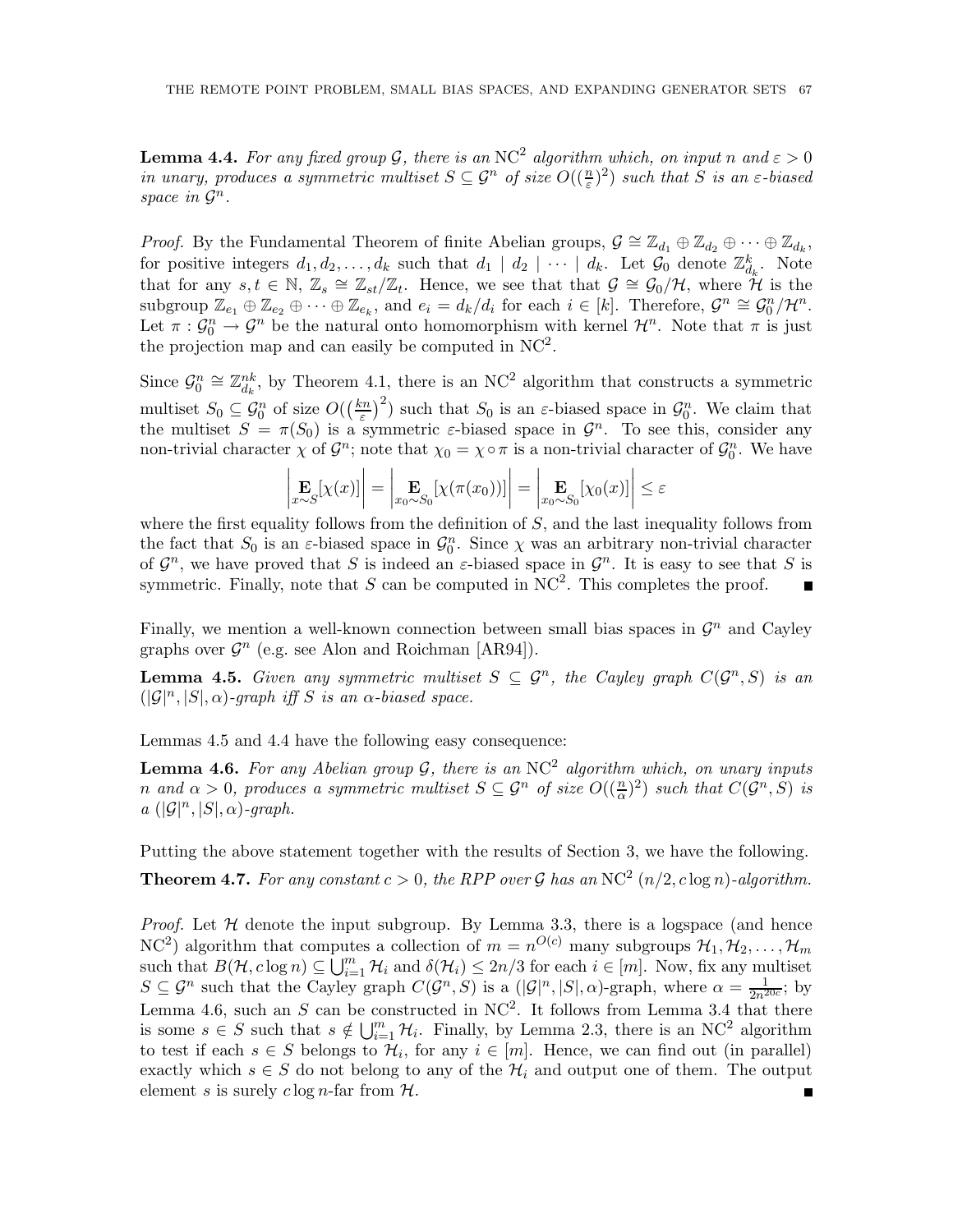Let  $\mathcal G$  be Abelian. We observe that a method of  $[APY09]$ , coupled with Theorem 4.7, yields an efficient  $(k, \frac{cn \log k}{k})$ -algorithm for any constant  $c > 0$ , and  $k \leq n/2$ .

**Theorem 4.8.** Let  $c > 0$  be any constant. If G is an Abelian group, then the RPP over G has an NC<sup>2</sup>  $(k, \frac{cn \log k}{k})$ -algorithm for any  $k \leq n/2$ .

*Proof.* Given as input a subgroup H such that  $\delta(\mathcal{H}) = k \leq n/2$ , the algorithm partitions [n] as  $[n] = \bigcup_{i=1}^m T_i$ , where  $2k \leq |T_i| < 4k$  for each i; note that  $m \geq n/4k$ . Let  $\mathcal{H}_i$  denote the subgroup obtained when H is projected onto the coordinates in  $T_i$ . Since  $\delta(\mathcal{H}_i) \leq k \leq |T_i|/2$ , we can, by Theorem 4.7, efficiently find a point  $x_i \in \mathcal{G}^{|T_i|}$  that is at least  $4c \log k$ -far from  $\mathcal{H}_i$ . Putting these  $x_i$  together in the natural way, we obtain an  $x \in \mathcal{G}^n$  that is  $\frac{cn \log k}{k}$ -far from the subgroup  $H$ .

Since G is Abelian, using the algorithm of Theorem 4.7, the  $x_i$  can all be computed in parallel in  $NC^2$ . Hence, the entire procedure can be performed in  $NC^2$ .

### 5. RPP over General Groups

Let  $\mathcal G$  denote some fixed finite group. We can generalize the polynomial-time algorithm of [APY09], described for  $\mathbb{F}_2$ , to compute a point  $x \in \mathcal{G}^n$  that is  $c \log n$ -far from a given input subgroup H such that  $\delta(\mathcal{H}) \leq n/2$ . We only state this result below and refer the interested reader to the full version [AS09b] for details.

**Theorem 5.1.** For any constant  $c > 0$ , the RPP over G has a polynomial time  $(n/2, c \log n)$ algorithm.

Analogous to Theorem 4.8, we have the following solution to RPP for general groups.

**Theorem 5.2.** Let  $c > 0$  be any constant. For any  $\mathcal{G}$ , the RPP over  $\mathcal{G}$  has a polynomial time  $(k, \frac{cn \log k}{k})$ -algorithm for any  $k \leq n/2$ .

Proof. The construction is exactly the same as in the proof of Theorem 4.8. The only difference is that we will apply the algorithm of Theorem 5.1. In this case, the  $x_i$  can all be found in deterministic polynomial time. Hence, the entire procedure gives us a polynomialtime algorithm.

#### 6. Limitations of expanding sets

In the previous sections, we have shown how generators for expanding Cayley graphs on  $\mathcal{G}^n$ , where  $\mathcal G$  is a fixed finite group, can help solve the RPP over  $\mathcal G$ . In particular, we have the following easy consequence of Lemmas 3.3 and 3.4.

**Corollary 6.1.** For any constant  $c > 0$ , large enough n, and any symmetric multiset  $S \subseteq \mathcal{G}^n$  such that  $\lambda(C(\mathcal{G}^n, S)) < \frac{1}{n^{20c}}$ , the following holds. If H is any subgroup of  $\mathcal{G}^n$  such that  $\delta(\mathcal{H}) \leq n/2$ , there is some  $s \in S$  such that  $s \notin B(\mathcal{H}, c \log n)$ .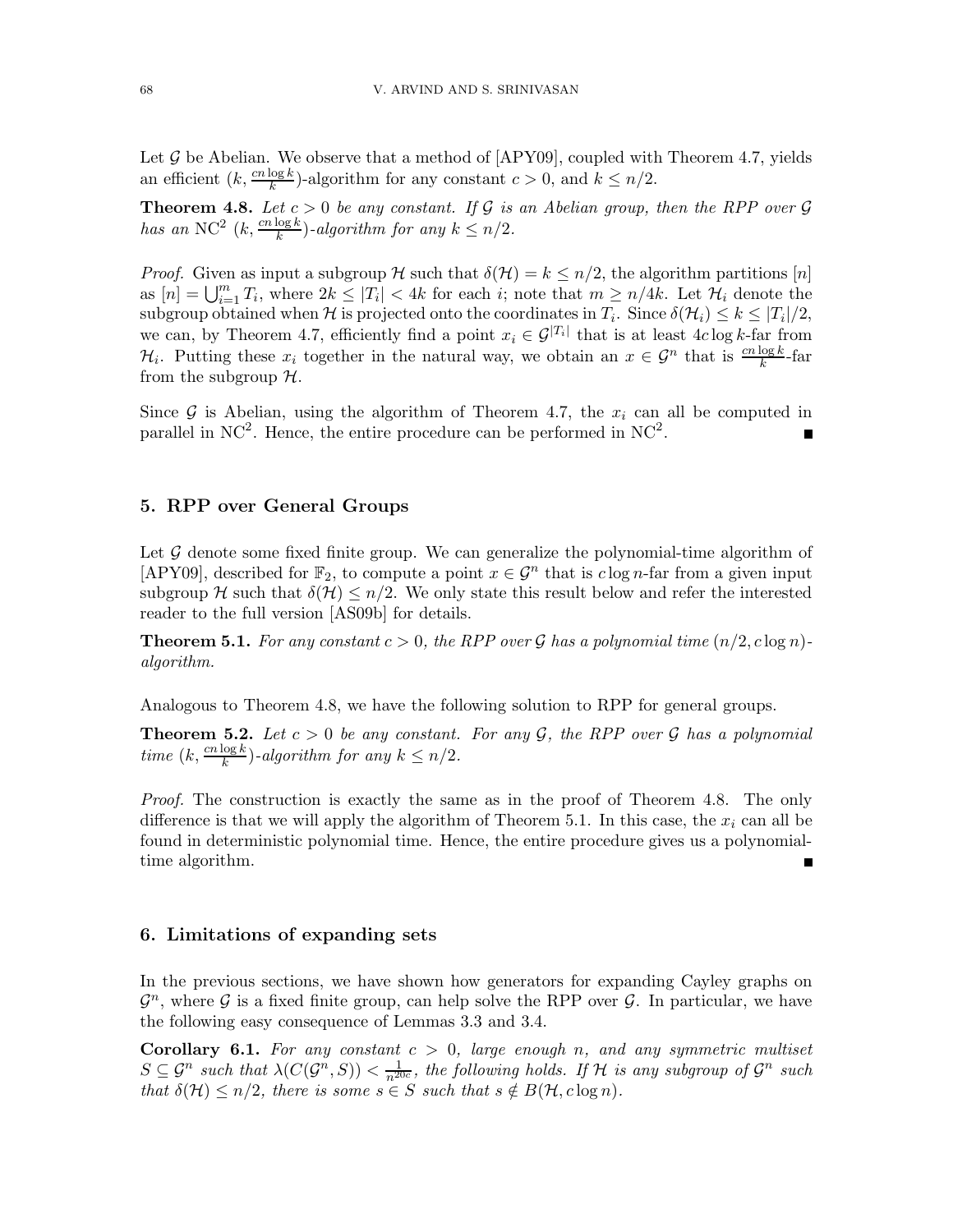It makes sense to ask if the parameters in Corollary 6.1 are far from optimal. Is it true that any polynomial-sized symmetric multiset  $S \subseteq \mathcal{G}^n$  with good enough expansion properties is  $\omega(\log n)$ -far from every subgroup of dimension at most  $n/2$ ? We can show that this is not true. Formally, we can prove:

**Theorem 6.2.** For any constant  $c > 0$  and large enough n, there is a symmetric multiset  $S \subseteq \mathbb{F}_2^n$  such that  $\lambda(C(\mathbb{F}_2^n, S)) \leq \frac{1}{n^c}$  but there is a subspace L of dimension  $n/2$  such that  $S \subseteq B(L, 20c \log n)$ .

It is well known that for any family of d-regular multigraphs  $G \lambda(G) = \Omega(1/\sqrt{d})$  (see e.g. [HLW06, Theorem 5.3]). As a consequence of this lower bound it follows for any fixed group G and any multiset  $S \subseteq \mathcal{G}^n$  that  $\lambda(C(\mathcal{G},S)) = \Omega(1/\sqrt{|S|})$ . Hence, the above theorem tells us that just the expansion properties of  $C(\mathbb{F}_2^n, S)$  for any poly $(n)$ -sized S are not sufficient to guarantee  $\omega(\log n)$ -distance from every subspace of dimension  $n/2$ . The proof of the above statement can be found in the full version [AS09b].

#### 7. Discussion

For the remote point problem over an Abelian group  $\mathcal{G}$ , we have shown how expanding generating sets for Cayley graphs of  $\mathcal{G}^n$  can be used to obtain deterministic NC<sup>2</sup> algorithms. A natural question is whether we can obtain a similar algorithm for non-Abelian  $\mathcal G$ . Note that Lemma 3.4 holds in the non-Abelian setting too. Hence, in order to obtain an  $NC^2$ algorithm for the RPP over arbitrary non-Abelian  $\mathcal G$  along the lines of our algorithm for Abelian groups, we need to be able to check (in  $NC^2$ ) for membership in  $\mathcal{G}^n$ , and we need to be able to construct small multisets S of  $\mathcal{G}^n$  such that  $C(\mathcal{G}^n, S)$  has sufficiently good expansion properties. Luks' work [Lu86] yields an NC<sup>4</sup> test for membership in  $\mathcal{G}^n$ for arbitrary  $\mathcal{G}$ . Building on that, there is also an NC<sup>2</sup> membership test for  $\mathcal{G}^n$  [AKV05]. However, we are unable to compute a (good enough) expanding generator set for the group  $\mathcal{G}^n$  in deterministic NC or even in deterministic polynomial time.

#### Acknowledgements

We are grateful to Noga Alon and Sergey Yekhanin for interesting comments. In particular, Alon pointed out to us that Lemma 3.2 has an alternative proof using the expander mixing lemma. We thank the anonymous referees for their comments and suggestions.

### References

| [AGHP92] Noga Alon, Oded Goldreich, Johan Håstad, and René Peralta. Simple construction of almost |
|---------------------------------------------------------------------------------------------------|
| k-wise independent random variables. Random Struct. Algorithms, 3(3):289–304, 1992.               |
|                                                                                                   |

- [AKV05] V. Arvind, Piyush P. Kurur, T. C. Vijayaraghavan. Bounded Color Multiplicity Graph Isomorphism is in the #L Hierarchy. In *IEEE Conference on Computational Complexity 2005*: 13-27.
- [APY09] Noga Alon, Rina Panigrahy, and Sergey Yekhanin. Deterministic approximation algorithms for the nearest codeword problem. In *APPROX-RANDOM*, pages 339–351, 2009.